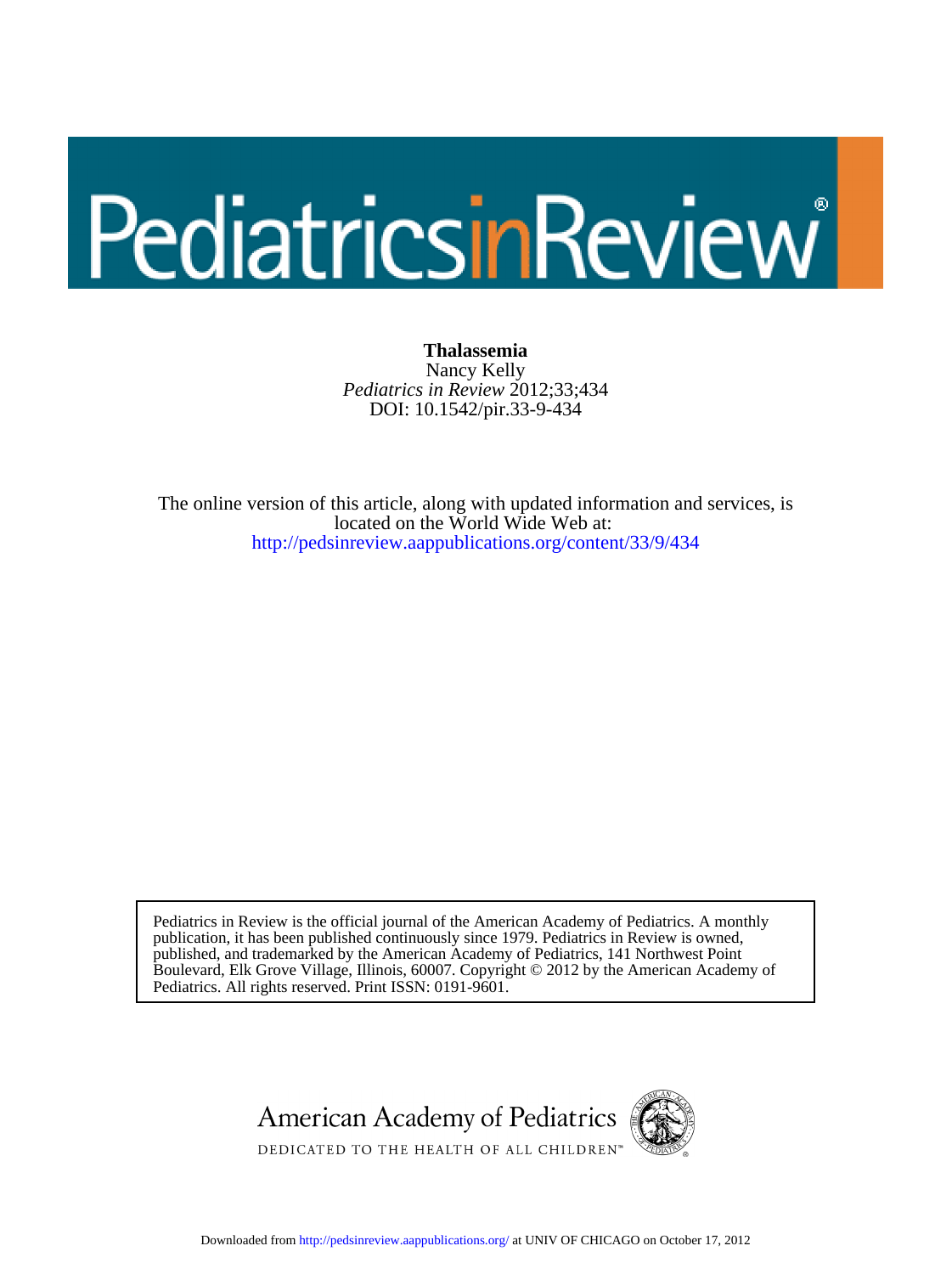## In Brief

### Thalassemia

Nancy Kelly, MD, MPH University of Texas, Southwestern Medical Center Dallax, TX

#### Author Disclosure

Dr Kelly has disclosed no financial relationships relevant to this article. This commentary does not contain a discussion of an unapproved/ investigative use of a commercial product/device.

- Thalassemia Syndromes. Giardina PJ, Forget BG. In: Hoffman R et al, eds. Hematology: Basic Principles and Practice. 5th ed. Philadelphia, PA: Churchill Livingstone; 2008:535–563
- Thalassemia Syndromes. BeBaun MR, Frei-Jones M, Vichinsky E. In: Kleigman RM et al, eds. Nelson Textbook of Pediatrics. 19th ed. Philadelphia, PA: Elsevier Saunders; 2011:1674–1677
- Congenital Hemolytic Anemias: Hemoglobinopathies. Ambruso DR, Hays T, Goldenberg NA. In: Hay WW et al, eds. Current Diagnosis & Treatment: Pediatrics. 10th ed. New York, NY: McGraw-Hill Companies, Inc; 2011
- Baker R, Greer F, American Academy of Pediatrics Committee on Nutrition. Clinical report: diagnosis and prevention of iron deficiency and irondeficiency anemia in infants and young children (0–3 years of age). Pediatrics. 2010;126(5):1040–1050

Thalassemia is a group of inherited blood disorders caused by defects in one or more genes responsible for producing the globin chains in hemoglobin. The

clinical syndromes are the result of two problems. First, insufficient synthesis of either  $\alpha$ - or  $\beta$ -globin leads to inadequate production of the predominant adult hemoglobin A  $(\alpha_2\beta_2)$  and results in microcytosis (low mean corpuscular volume) and hypochromia (low mean corpuscular hemoglobin). Second, diminished synthesis of one type of globin leads to a relative excess of the globin with which it would normally pair. Excess unpaired globin chains form unstable tetramers that precipitate in red blood cells, causing impaired erythropoiesis or hemolysis.

#### $\alpha$ -Thalassemia Syndromes

 $\alpha$ -Thalassemia occurs when there is a defect or deletion in one or more of the four genes responsible for  $\alpha$ -globin production, leading to insufficient or absent  $\alpha$ -globin synthesis.

A defect or deletion of one  $\alpha$ -globin gene leads to a condition called silent trait that is completely asymptomatic.

The presence of two defective  $\alpha$ -globin genes causes  $\alpha$ -thalassemia trait, manifesting as a mild microcytic, hypochromic anemia. Hemoglobin electrophoresis can aid in diagnosis, but only during the neonatal period, when hemoglobin Bart is detected at 3% to 10%. Because hemoglobin F predominates at birth, impaired production of  $\alpha$ -globin chains results in excess unpaired  $\gamma$ -globin chains that form tetramers, making hemoglobin Bart. After birth, as the infant's dominant hemoglobin transitions from F to A,  $\gamma$ -globin chain production subsides, and hemoglobin Bart is no longer detected. No treatment is necessary for  $\alpha$ -thalassemia trait.

The presence of three defective  $\alpha$ -globin genes causes hemoglobin H disease. Hemoglobin Bart is detected (15%–30%) on electrophoresis during

the neonatal period. Later in life, when hemoglobin A should predominate, excess unpaired  $\beta$ -globin chains accumulate and form tetramers, making hemoglobin H. Unstable hemoglobin H precipitates in circulating red blood cells, leading to hemolysis. Patients have microcytic, hypochromic anemia and hepatosplenomegaly, and also may have bony abnormalities resulting from marrow expansion, as well as cholelithiasis and icterus. Transfusion usually is not required, but occasionally patients require splenectomy.

Hydrops fetalis occurs when all four  $\alpha$ -globin genes are defective or absent. In the affected fetus, no  $\alpha$ -globin chains are synthesized, and hemoglobin Bart is the predominant hemoglobin. Oxygen delivery to tissues is severely impaired and the affected fetus has profound anemia, hepatosplenomegaly, and anasarca, and usually is stillborn or dies shortly after birth. Lifelong transfusion therapy is required for those infants who survive.

#### $\beta$ -Thalassemia Syndromes

 $\beta$ -Thalassemia occurs if one or both of the two genes responsible for  $\beta$ globin production is mutated or deleted, leading to insufficient or no  $\beta$ -globin synthesis.

 $\beta$ -Thalassemia minor (trait) results from the inheritance of one defective gene for  $\beta$ -globin synthesis. Patients usually have significant microcytosis and hypochromia, but only mild anemia. In  $\beta$ -thalassemia trait, hemoglobin electrophoresis results in the neonatal period are normal, but by  $\sim$  1 year of age, hemoglobin  $A_2$  (usually greater than 3.5%) and/or F are elevated because of increased synthesis of  $\delta$ - and/or  $\gamma$ -globin chains, respectively. No treatment is necessary for  $\beta$ -thalassemia minor.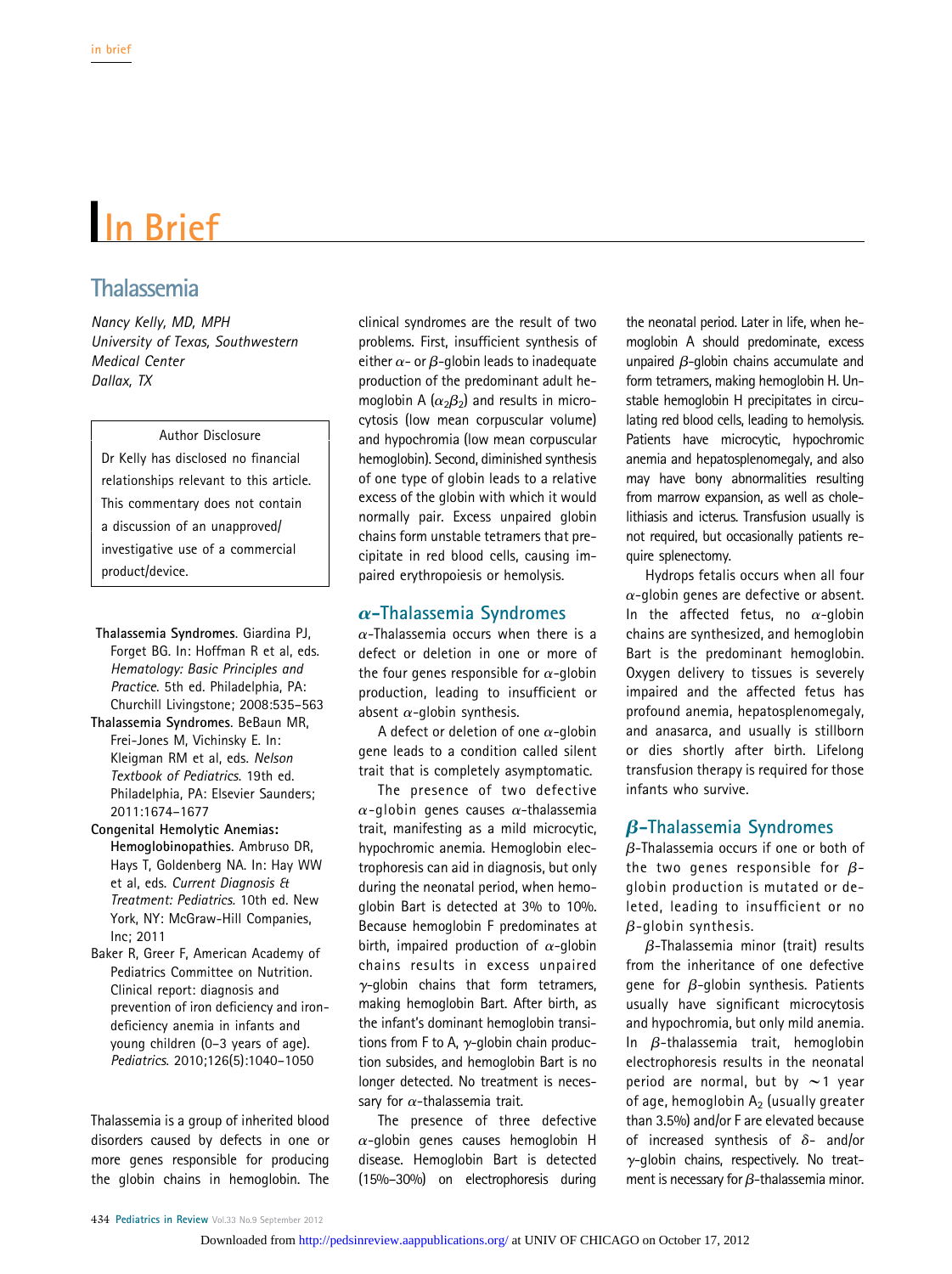$\beta$ -Thalassemia intermedia occurs as a result of a variety of mutations involving the  $\beta$ -globin genes but causes less significant disease than  $\beta$ -thalassemia major. These patients usually have significant microcytic hypochromic anemia but do not require chronic transfusions.

 $\beta$ -Thalassemia major, or Cooley anemia, occurs when two defective  $\beta$ globin genes are inherited. No  $\beta$ -globin chains are synthesized, so hemoglobin A cannot be produced. Affected infants usually are born healthy, having only hemoglobin F detected on electrophoresis in the neonatal period. Symptoms usually develop in the second six months after birth, when the transition in hemoglobin predominance from F to A should occur. Patients have marked microcytic, hypochromic anemia. Excess  $\alpha$ -globin chains precipitate, leading to ineffective erythropoiesis and hemolytic anemia. Patients may exhibit irritability, poor growth, jaundice, hepatosplenomegaly, and high-output congestive heart failure. To compensate for the profound anemia, massive bone marrow expansion occurs, resulting in characteristic facial features of maxillary hyperplasia and frontal bossing. Treatment consists of chronic transfusions and iron chelation or hematopoietic stem cell transplantation.

 $\alpha$ -Thalassemia trait,  $\beta$ -thalassemia minor, and iron deficiency are the most common causes of microcytic anemia and must be differentiated to ensure proper treatment and genetic counseling. Iron deficiency anemia may be diagnosed if a child has low serum ferritin and a normal C-reactive protein (CRP). Because serum ferritin is an acute phase reactant, it can be falsely elevated in inflammatory states. A normal CRP is therefore necessary to ensure the serum ferritin level is truly reflective of the child's iron status. Reticulocyte hemoglobin concentration (CHr) also may be used to diagnose iron deficiency. Standard values for children have been determined, and a low CHr is a strong predictor of iron deficiency.

 $\alpha$ -Thalassemia can be diagnosed by identification of Bart hemoglobin on newborn screening.  $\beta$ -Thalassemia is diagnosed when hemoglobin electrophoresis done in early childhood demonstrates elevated levels of  $A_2$  as described previously.

Comments: The term "thalassemia" comes from a derivative of a Greek term that translates as "the sea" in the blood (Mediterranean Sea). Thalassemia is seen most commonly in areas of the world where malaria is prevalent, because heterozygotic individuals experience some protection against malaria, similar to the protection those who have sickle cell trait experience.

Although thalassemia can affect many different ethnic groups, it occurs most commonly in patients from countries around the Mediterranean and regions of Asia and Africa. Gene mapping has determined that the defects for the globin genes are on chromosomes 11 and 16. There are at least 200 different mutations, but 15 mutations cause the vast majority of symptoms in patients. Prenatal diagnosis is possible and can lead to genetic counseling for the most serious variants. Ongoing research is exploring new therapies for severe cases; areas of focus include stimulation of  $\gamma$ -globin expression and replacement of the defective B globin genes.

It is important for health-care professionals to consider  $\alpha$ - and  $\beta$ -thalassemia trait in conjunction with iron deficiency when considering the differential of microcytic anemia. A normal red blood cell distribution width and free erythrocyte protoporphyrin usually are present in thalassemia trait, in contrast to prolonged red blood cell distribution width and elevated free erythrocyte protoporphyrin in patients with iron deficiency anemia. Differentiating these entities will result in sparing unnecessary iron therapy for those with thalassemia trait.

Janet Serwint, MD Consulting Editor, In Brief